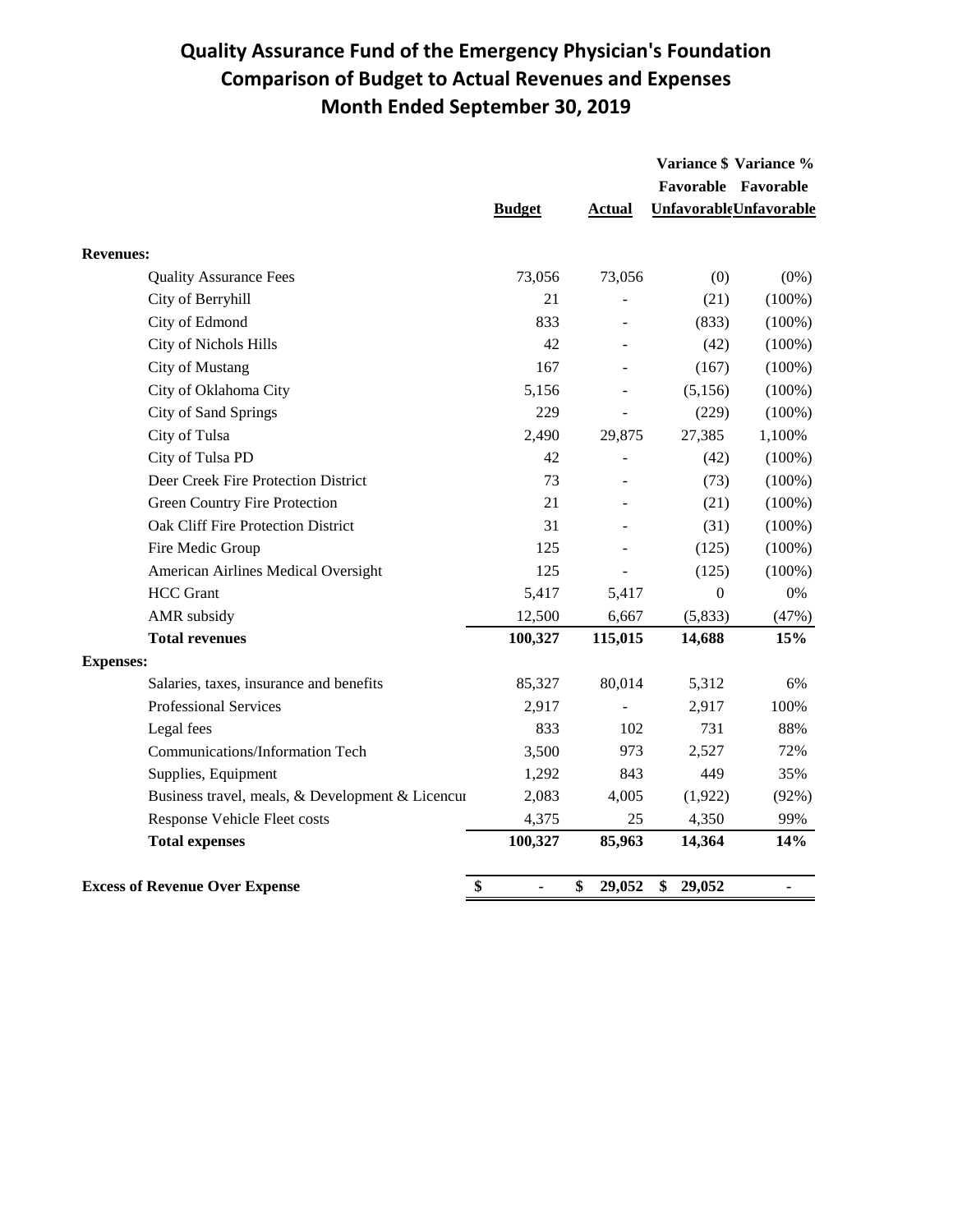## **Quality Assurance Fund of the Emergency Physician's Foundation Comparision of Budget to Actual Revenues and Expenses Year to Date September, 30, 2019**

|                                                   |                      |               | Favorable    | Variance \$ Variance %<br>Favorable |
|---------------------------------------------------|----------------------|---------------|--------------|-------------------------------------|
|                                                   | <b>Budget</b>        | <b>Actual</b> |              | Unfavorable Unfavorable             |
| <b>Revenues:</b>                                  |                      |               |              |                                     |
| <b>Quality Assurance Fees</b>                     | 219,168              | 219,168       | (0)          | $(0\%)$                             |
| City of Berryhill                                 | 63                   |               | (63)         | $(100\%)$                           |
| City of Edmond                                    | 2,500                |               | (2,500)      | $(100\%)$                           |
| City of Nichols Hills                             | 125                  |               | (125)        | $(100\%)$                           |
| City of Mustang                                   | 500                  |               | (500)        | $(100\%)$                           |
| City of Oklahoma City                             | 15,469               | 61,875        | 46,406       | 300%                                |
| City of Sand Springs                              | 688                  |               | (688)        | $(100\%)$                           |
| City of Tulsa                                     | 7,469                | 29,875        | 22,406       | 300%                                |
| City of Tulsa PD                                  | 125                  |               | (125)        | $(100\%)$                           |
| Deer Creek Fire Protection District               | 219                  |               | (219)        | $(100\%)$                           |
| <b>Green Country Fire Protection</b>              | 63                   |               | (63)         | $(100\%)$                           |
| Oak Cliff Fire Protection District                | 94                   |               | (94)         | $(100\%)$                           |
| Fire Medic Group                                  | 375                  | 1,500         | 1,125        | 300%                                |
| American Airlines Medical Oversight               | 375                  |               | (375)        | $(100\%)$                           |
| <b>HCC</b> Grant                                  | 16,250               | 16,251        | 1            | $0\%$                               |
| AMR subsidy                                       | 37,500               | 20,000        | (17,500)     | (47%)                               |
| <b>Total revenues</b>                             | 300,981              | 348,669       | 47,689       | 16%                                 |
| <b>Expenses:</b>                                  |                      |               |              |                                     |
| Salaries, taxes, insurance and benefits           | 255,981              | 263,122       | (7,141)      | (3%)                                |
| <b>Professional Services</b>                      | 8,750                | 205           | 8,545        | 98%                                 |
| Legal fees                                        | 2,500                | 204           | 2,296        | 92%                                 |
| Communications/Information Tech                   | 10,500               | 15,220        | (4,720)      | (45%)                               |
| Supplies, Equipment                               | 3,875                | 3,870         | 5            | 0%                                  |
| Business travel, meals, & development & licensure | 6,250                | 5,488         | 762          | 12%                                 |
| Response Vehicle Fleet costs                      | 13,125               | 9,905         | 3,220        | 25%                                 |
| <b>Total expenses</b>                             | 300,981              | 298,014       | 2,966        | $1\%$                               |
| <b>Excess of Revenue Over Expense</b>             | \$<br>$\blacksquare$ | \$<br>50,655  | \$<br>50,655 | $\blacksquare$                      |